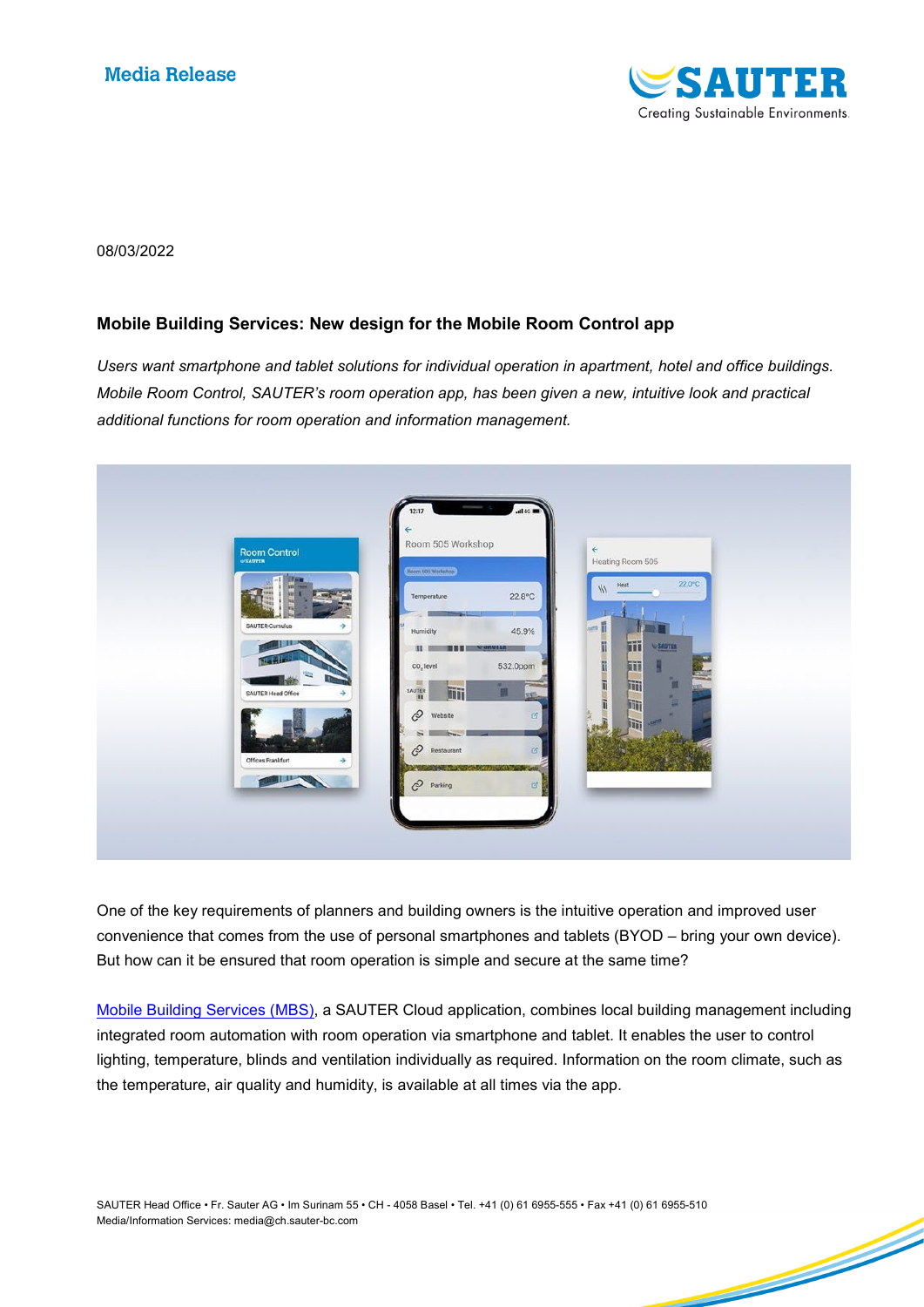

<u>San British San British San British San British San British San British San British San British San British S</u>

This solution is ideal for all kinds of buildings, such as apartment buildings, boarding houses, hotels and office buildings. Room operation via the app can be individually enabled and also blocked again for users by the building manager. With the Mobile Room Control app [\(iOS](https://apps.apple.com/ch/app/mobile-room-control/id1442188182) / [Android\)](https://play.google.com/store/apps/details?id=sauter.buildingServices.mobileBuildingApp&hl=en_US&gl=US) , employees, building owners, tenants or hotel guests can access the room operation functions and can set scenarios and time programmes. The app can also be used to request information, support and feedback from the building manager.

#### **New app design**

The new app design is available with the update in the SAUTER Cloud to MBS version 1.8. Operation on the smartphone follows the familiar operating philosophy of common smart home apps, but also offers direct communication with the building management.

If no control is made via the app, the building management automatically takes over. This automatic function ensures that the building is operated in an efficient and energy-saving manner.

### **User profiles for access code with iBeacon**

For office buildings, there is another useful new function. The user profiles now able to be created can be linked to employee badges. Using iBeacons in the building, each room is automatically identified by the smartphone and the corresponding Mobile Room Control view and operating options are displayed. This ensures that access rights can be matched to user requirements by assigning specific meeting rooms and offices to the corresponding employee badge via the app.

Mobile Room Control App is available in the [iOS App Store](https://apps.apple.com/ch/app/mobile-room-control/id1442188182) and [Android Play.](https://play.google.com/store/apps/details?id=sauter.buildingServices.mobileBuildingApp&hl=en_US&gl=US) Mobile Building Services version 1.8 is available in April. Get in touch with our sales department.

### **About SAUTER**

As the leading provider of solutions for building automation technology in Green Buildings, SAUTER ensures good climate conditions and a sense of well-being in sustainable environments. SAUTER is a specialist in developing, producing and marketing products and systems for energy-efficient total solutions, and offers a comprehensive range of services to ensure the energy-optimised operation of buildings. Our products, solutions and services enable high energy efficiency throughout the entire life-cycle of a building – from planning and construction through to operation – in office and administrative buildings, research and educational facilities, hospitals, industrial buildings and laboratories, airports, leisure facilities, hotels and data centres. With over 100 years of experience and a track record of technological expertise, SAUTER is a proven